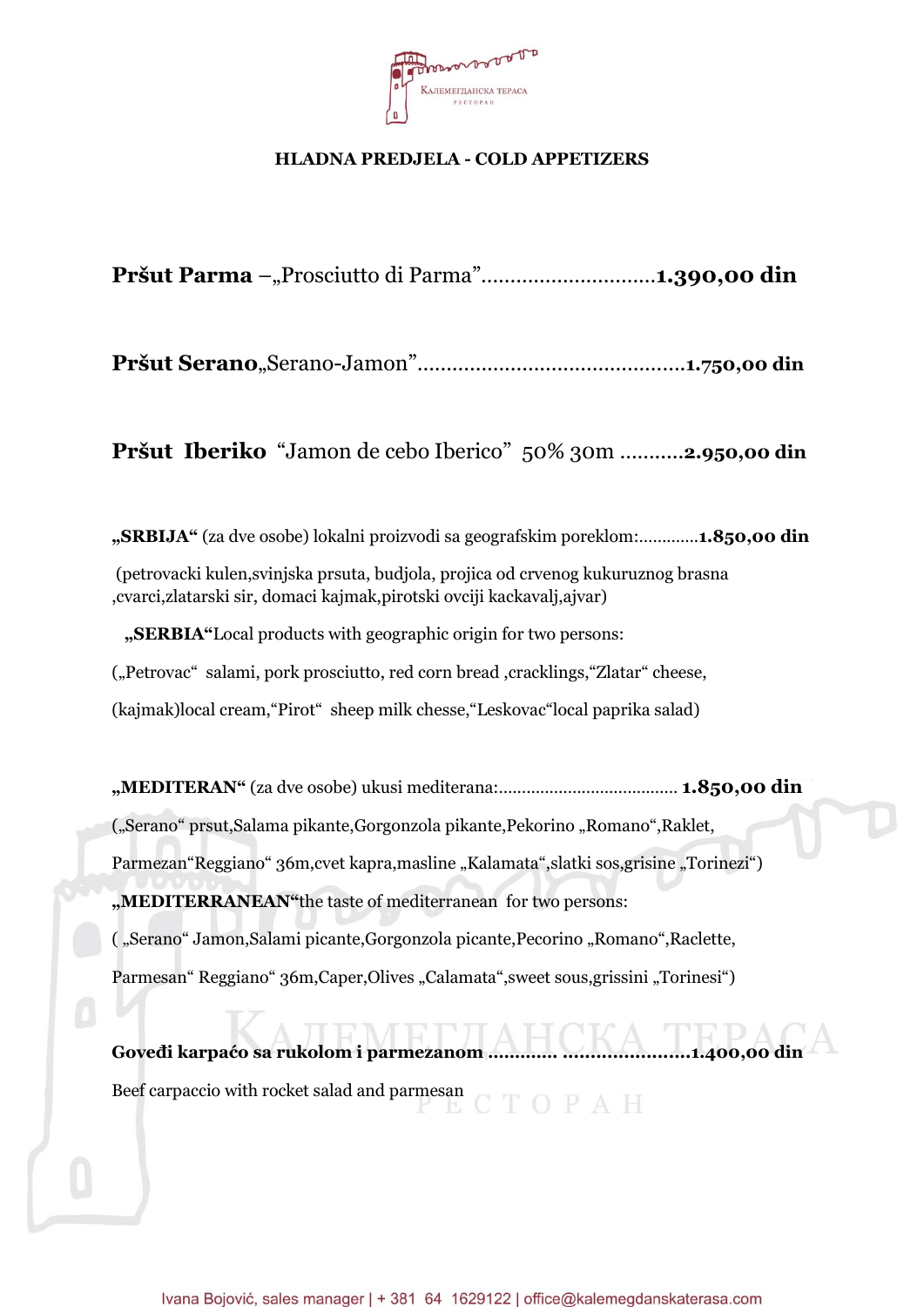| Tatar biftek       | Proconor or or or<br><b>КАЛЕМЕГДАНСКА ТЕРАСА</b><br>PECTOPAH<br>O | .2.150,00 din |
|--------------------|-------------------------------------------------------------------|---------------|
|                    |                                                                   |               |
| Beefsteak "Tatar " |                                                                   |               |
| Salmon pâté        |                                                                   |               |
|                    |                                                                   |               |
|                    |                                                                   | .2.000,00 din |

Marinated goose liver ( foie gras )

#### **TOPLA PREDJELA - WARM APPETIZERS**

**Grilovani kozji sir na rukoli …………. .................................................840,00 din** Grilled goat cheese on rocket salad

**Prženi grcki sir ( " graviera saganaki " ) ……………..…………………………850,00 din** Fried greek cheese ( « graviera saganaki )

**Pohovane paprike punjene sirom………….. ….……………………………..…690,00 din**

Breaded peppers stuffed with cheese

**Grilovana guščija dzigerica na brusketima sa tartufima …………..….2.200,00 din** Grilled goose liver on bruschetas with truffles  $C$   $T$   $O$   $P$   $A$   $H$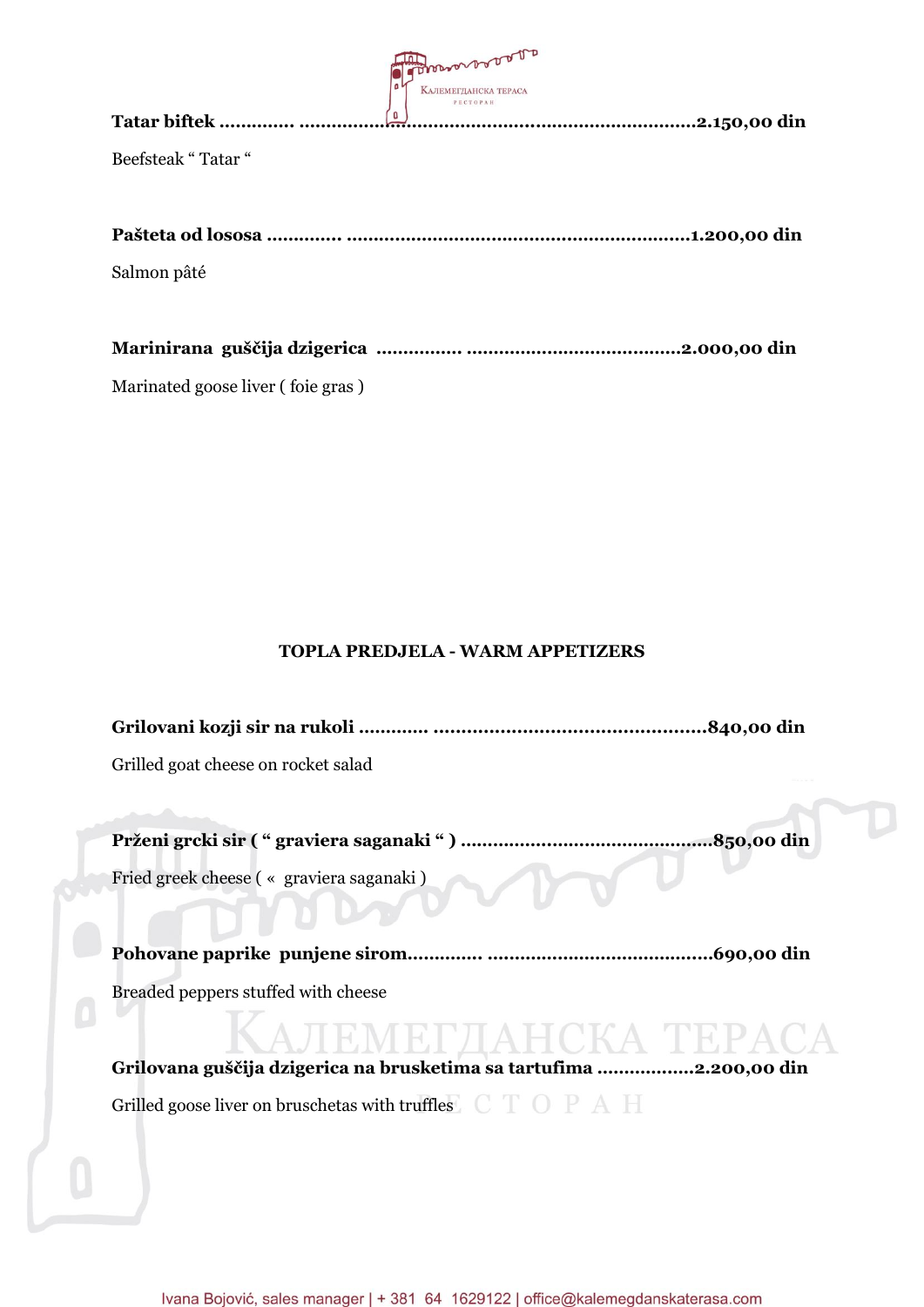|                         | Prosports of the<br>$\bullet$<br><b>КАЛЕМЕГДАНСКА ТЕРАСА</b> |                    |
|-------------------------|--------------------------------------------------------------|--------------------|
| Rižoto sa povrćem       | PECTOPAH<br>O                                                | <b>.870,00 din</b> |
| Risotto with vegetables |                                                              |                    |

**Rižoto sa vrganjima i crnim tartufima …………. ............................ 1.450,00 din**

Risotto with porcini mushrooms and black truffles

**Crni rižoto sa sipom i lignjama ……….. ......POSNO....................... 1.350,00 din**

Black risotto with cuttlefish and squid

**\*Polovina porcije se naplaćuje 70% od ukupne cene. \*Half of the portion is charged 70% of the total price. \*Kuver (hleb, proja, namaz, maslinovo ulje)………………180,00din \*Coover (bread, corn bread, cream, olive oil)**

### **SUPE I ČORBE - SOUPS AND BROTHS**

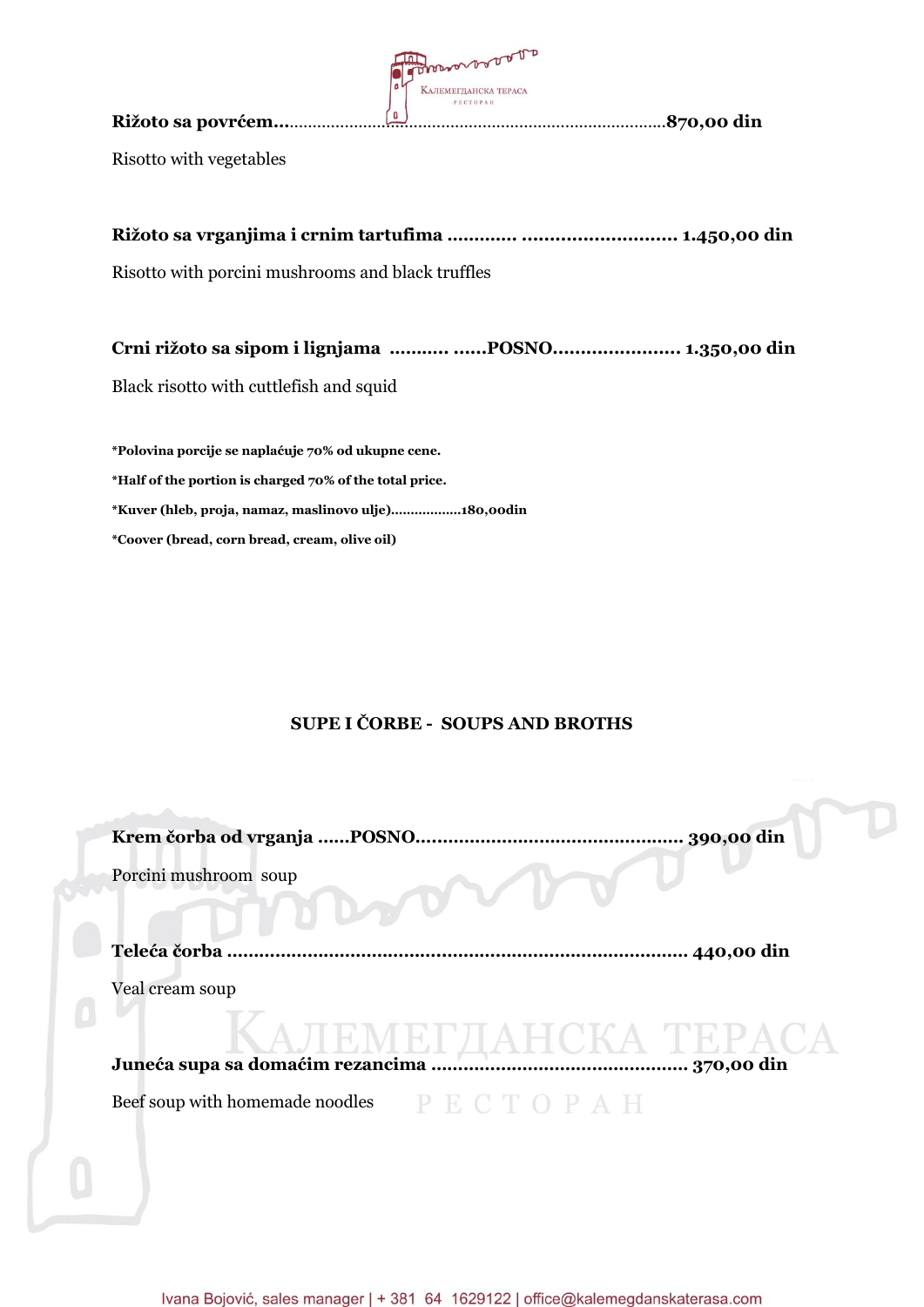

# **Integralne tartiljone sa gorgonzolom …………………………………….. 1.250,00 din** Integral tartilglioni with gorgonzola **Špagete "Aglio e Olio"…………..POSNO………………………………………990,00 din** Spaghetti "Aaglio e Olio" **Pirinčane nudle sa ćuftama od lososa ………… ……….………………… 1.050,00 din** Rice noodles with salmon meatballs **Taljatele/Špagete sa gamborima i šafranom …………. …………………1.330,00 din** Tagliatelle/Spaghetti with prawns and saffron **Špagete/Taljatele sa pršutom i tartufima ………… ………………………1.400,00 din**

Spaghetti/Tagliatelle with prosciutto and truffles

# **JELA OD RIBE - FISH DISHES**

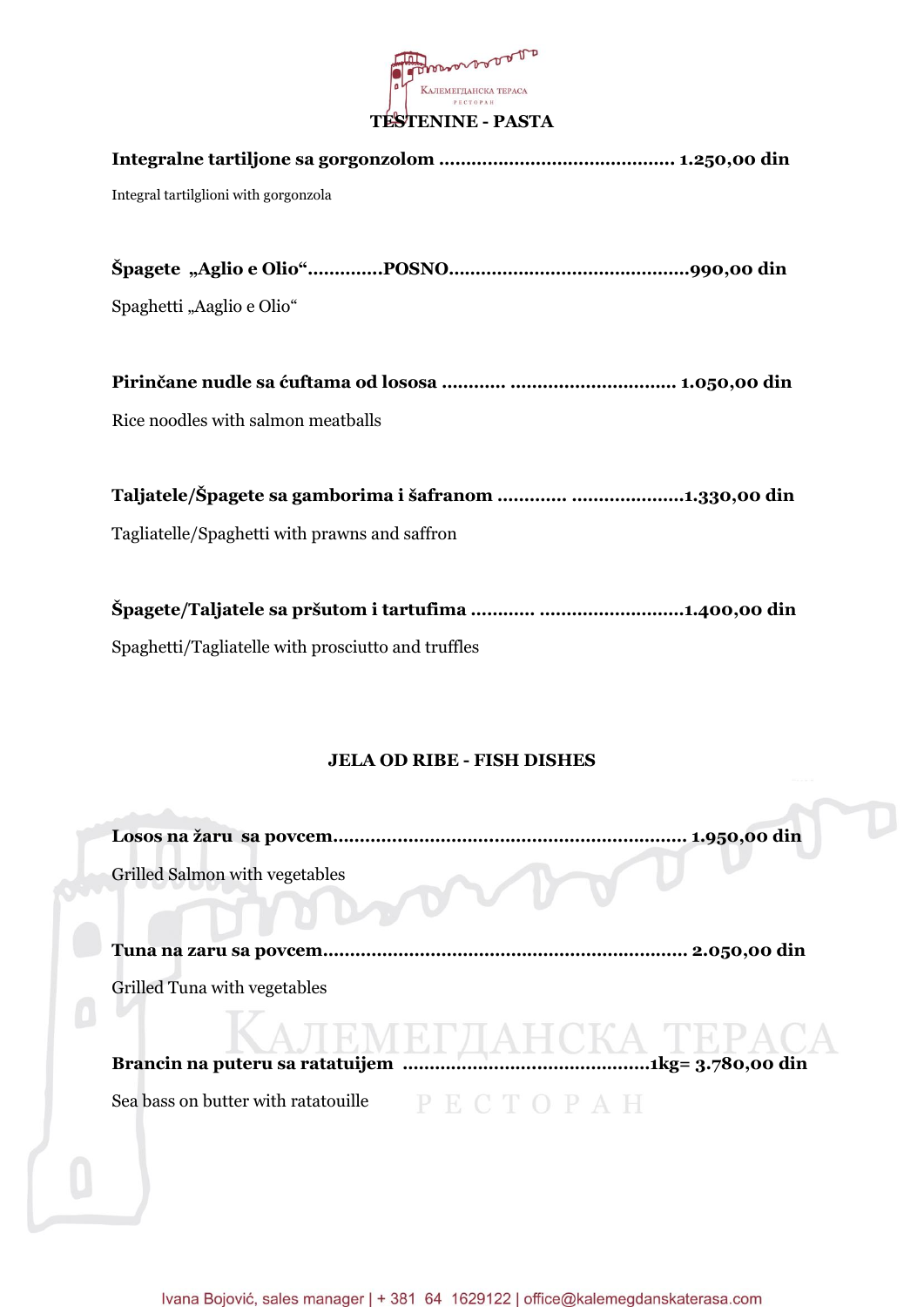| Thorson Door                           |
|----------------------------------------|
| Sea bream with vegetables and potatoes |
| Grilled squid with" Dalmatian" stew    |
| Trout with ratatouille on butter       |

Grilled Perch fish with vegetables

## **JELA OD MESA- MEAT DISHES**

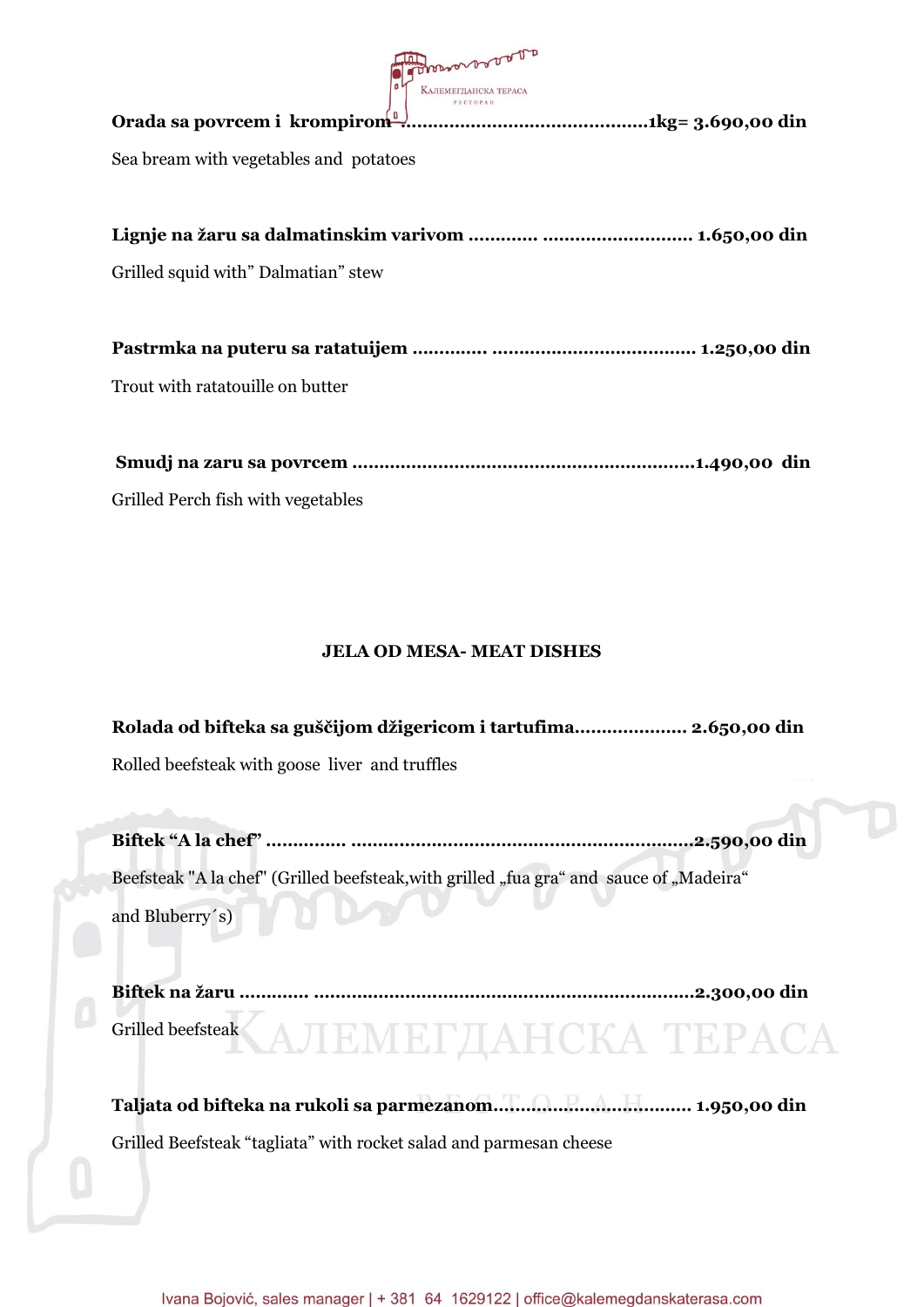

| Beef and goose liver "Ragout"                                     |
|-------------------------------------------------------------------|
|                                                                   |
| Veal cutlet "Café de Paris"                                       |
| Skalopina od teletine u arabijata sosu (blaga;ljuta) 1.690,00 din |
| "Scaloppine alla Arrabbiata" (mild;chili)                         |
|                                                                   |
| "Scaloppine al' Limone"                                           |
|                                                                   |
| Pork medallions with basil sauce                                  |
|                                                                   |
| Duck breast with mashed carrots                                   |
|                                                                   |
| Chicken fillet with prosciutto                                    |
|                                                                   |
| Grilled Chicken fillet AJJEMET JAHCKA TEPACA                      |
|                                                                   |
|                                                                   |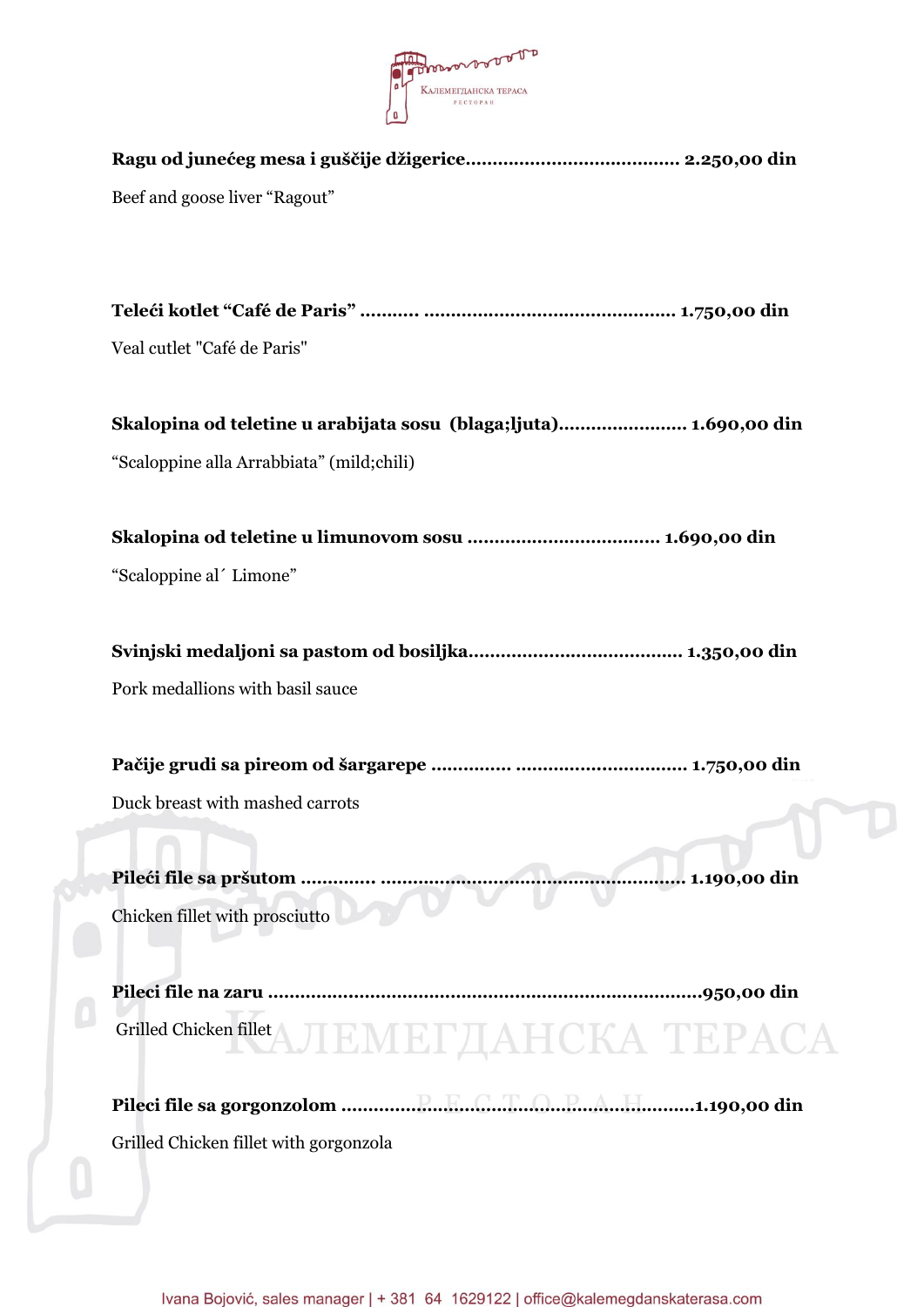

| Chicken with curry and vegetables |  |
|-----------------------------------|--|
|                                   |  |

**Ćureći sote sa vrganjima i lisičarkom ……………………………… ….… 1.450,00 din**

Turkey sauté with porcini mushrooms and chanterelles

J

# **SOSEVI – SAUCES**

| Vinaigrette sauce                                        |
|----------------------------------------------------------|
|                                                          |
|                                                          |
| Meat sauce with truffles                                 |
|                                                          |
|                                                          |
| "Madeira" sauce /blueberry sauce                         |
| UCNUM .                                                  |
| Sos 4 vrste bibera / peper sos<br>360,00 din             |
| Four types of pepper sauce/ peper sauce                  |
|                                                          |
| Sos od pečuraka/dizon senfa minimum energia a 380,00 din |
| Mushroom sauce / Dijon mustard sauce                     |
| РЕСТОРАН                                                 |
|                                                          |
| Gorgonzola sauce                                         |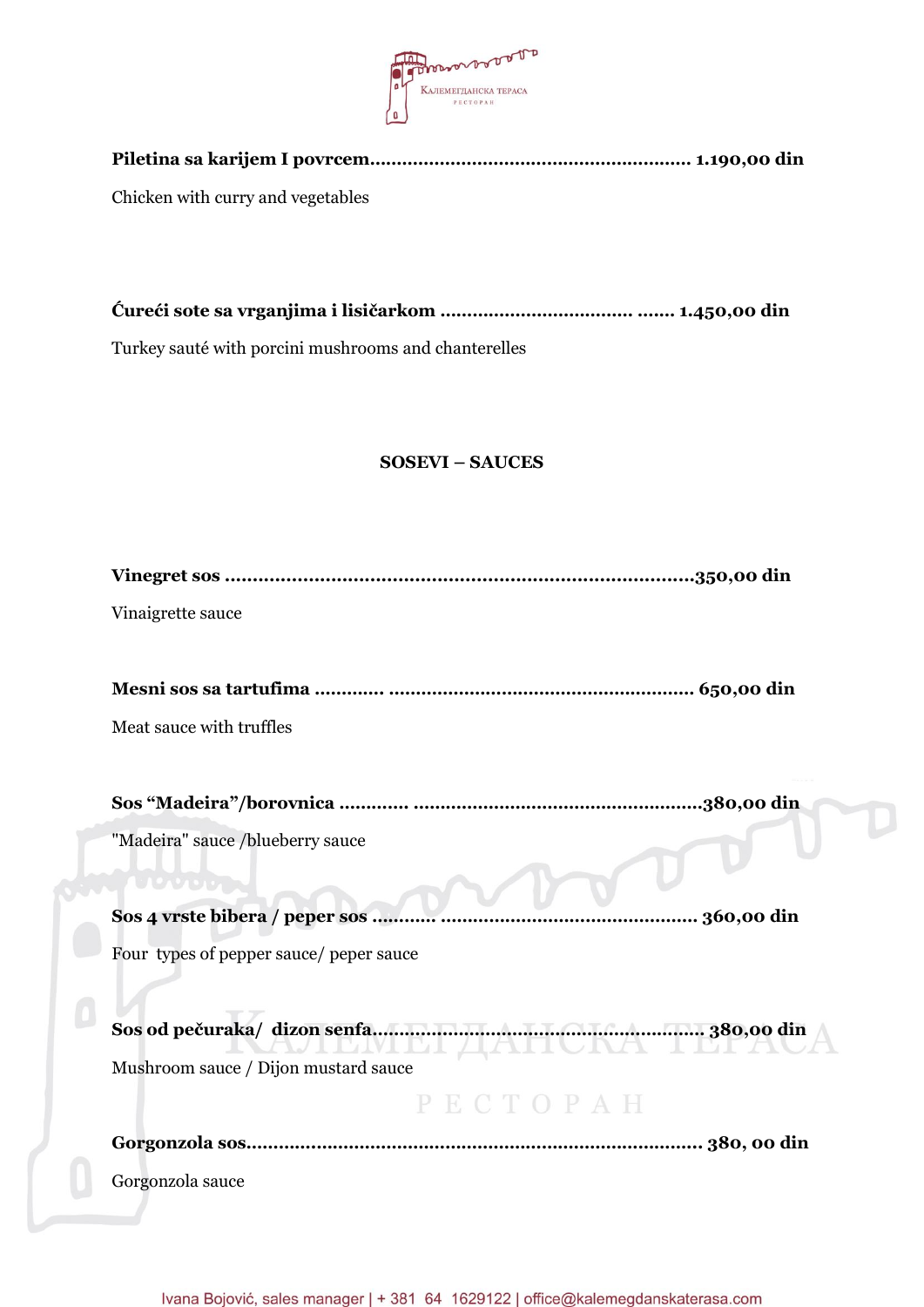

#### **UKUSI BALKANA-TASTE OF THE BALKANS**

#### **AUTHENTIC BALKAN FOOD**

**ČVARCI 250,00 din Craclings**

### **PROJA OD CRVENOG KUKURUZNOG BRAŠNA (GLUTEN FREE) 360,00 Red corn bread**

| <b>GIBANICA</b><br>Serbian pie with cheese                                                              | 380,00 din  |
|---------------------------------------------------------------------------------------------------------|-------------|
| PEČENE LJUTE PAPRIKE SA BELIM LUKOM (4 komada)<br>Roasted hot peppers with garlic (4 pieces)            | 350,00 din  |
| PARADAJZ SA LUKOM NA "KAFANSKI NAČIN" (za dve osobe)<br>Tomato with onion in a "kafana style" (for two) | 490,00 din  |
| DOMAĆI KAJMAK SA KEOGRAFSKIM POREKLOM<br>Local cream - "kajmak" with geographic origin                  | 520,00 din  |
| GRILOVANI MIROČKI SIR "Škripavac"<br>"Miroch" grilled cheese                                            | 780,00 din  |
| MEŠANI DOMAĆI SIREVI (zlatarski, koziji i mladi)                                                        | 690,00 din  |
| Local mixed cheese (goat, cow and "zlatar" cheese)                                                      |             |
| <b>BUĐOLA</b>                                                                                           | 1190,00 din |
| ІЕГДАНСКА<br>PETROVAČKI KULEN (100g)<br>"Petrovac" salami<br>PECTOPAH                                   | 1690,00 din |
| PEGLANA PIROTSKA KOBASICA (ovčije I kozje meso)                                                         | 1690,00 din |
|                                                                                                         |             |

**Local salami from Pirot (sheep and goat meat)**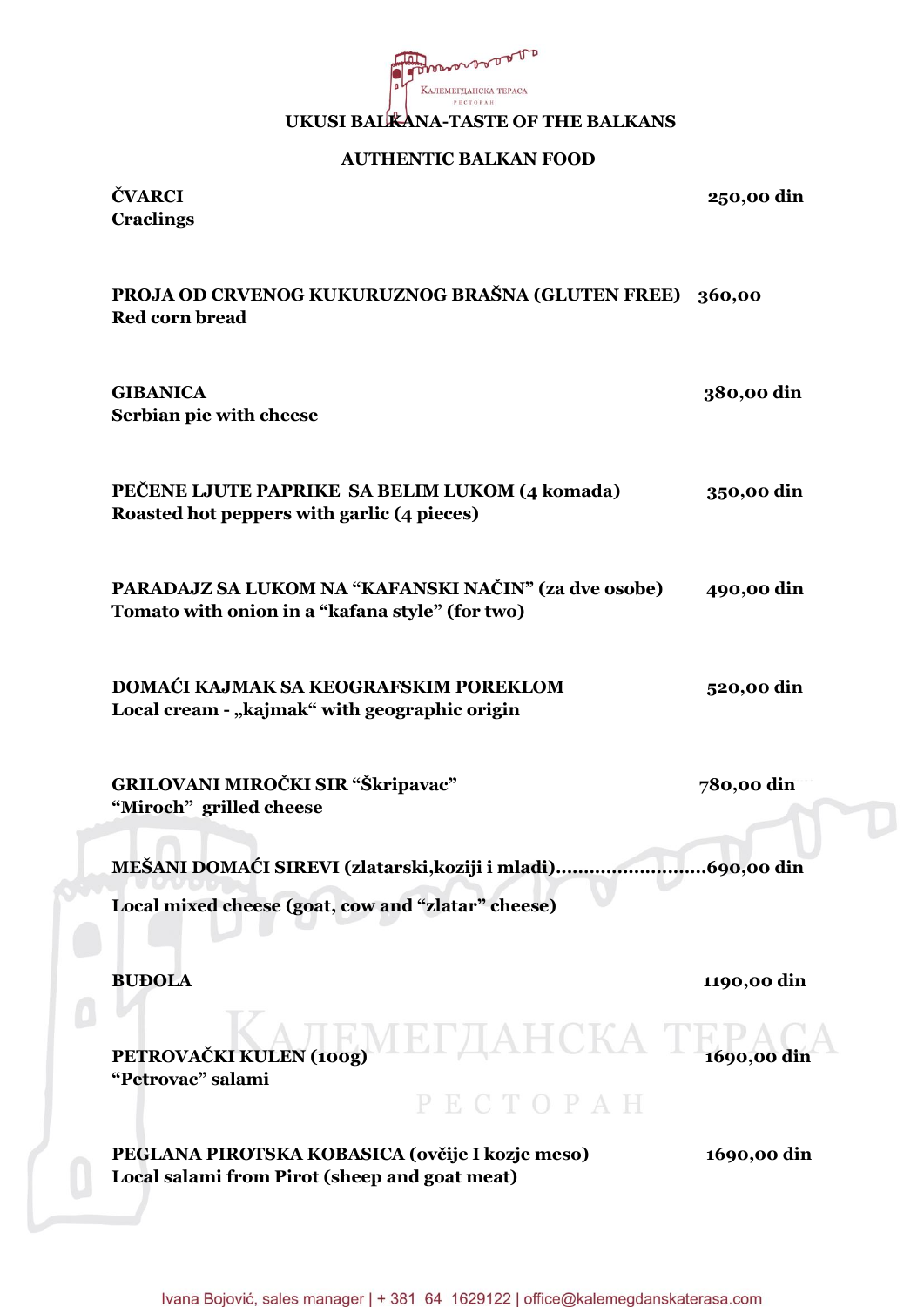

| PEGLANA MIDŽORSKA KOBASICA (konjsko meso)<br>"Midzor" salami (horse meat)                        | 1690,00 din  |
|--------------------------------------------------------------------------------------------------|--------------|
| DIMLJENI SVINJSKI VRAT SA MLADIM KROMPIRIĆIMA<br>Smoked pork neck with new potatoes              | 1.450,00 din |
| <b>ĆEVAPI</b><br>Cevapi (ground meat sticks)                                                     | 890,00 din   |
| <b>PLJESKAVICA</b><br>Serbian burger "pljeskavica"                                               | 890,00 din   |
| PLJESKAVICA NA KAJMAKU<br>Serbian burger "pljeskavica" on domestic cream "kajmak"                | 990,00 din   |
| <b>UŠTIPCI</b><br><b>Meat fritters</b>                                                           | 950,00 din   |
| DOMAĆE KOBASICE (sa prebrancem ili pomfritom)<br>Homemade sausage (with baked beans or potatoes) | 980,00 din   |
| LESKOVAČKA MUĆKALICA<br>Muckalica-" Leskovac style"                                              | 960,00 din   |
| ĆURETINA SA MLINCIMA<br>Turkey fillet with homemade pasta                                        | 1.450,00 din |
| <b>MEŠANO MESO</b><br><b>Mixed grilled meat</b><br>АЛЕМЕГДАНСКА ТЕРАСА                           | 1.450,00 din |
| PECTOPAH                                                                                         |              |
|                                                                                                  |              |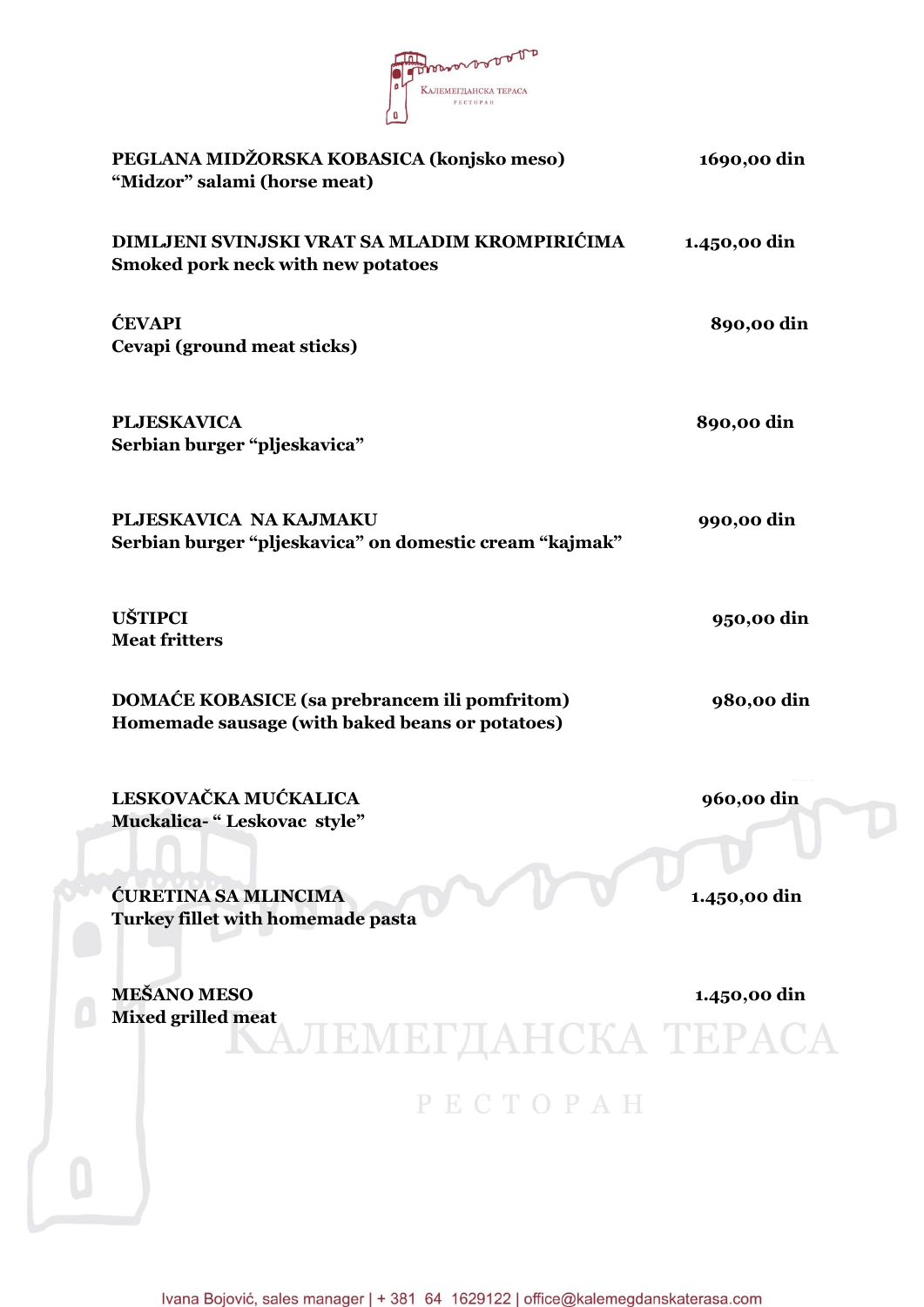

| Mushed potatoes      |                               |
|----------------------|-------------------------------|
|                      |                               |
| <b>Baby potatoes</b> |                               |
|                      |                               |
| Home made pasta      |                               |
|                      |                               |
|                      | Mushed potatoes with truffles |
|                      |                               |
| Parmesan cheese      |                               |
|                      |                               |
| <b>Butter</b>        | mondan                        |
|                      |                               |
|                      |                               |
|                      | КАЛЕМЕГДАНСКА ТЕРАСА          |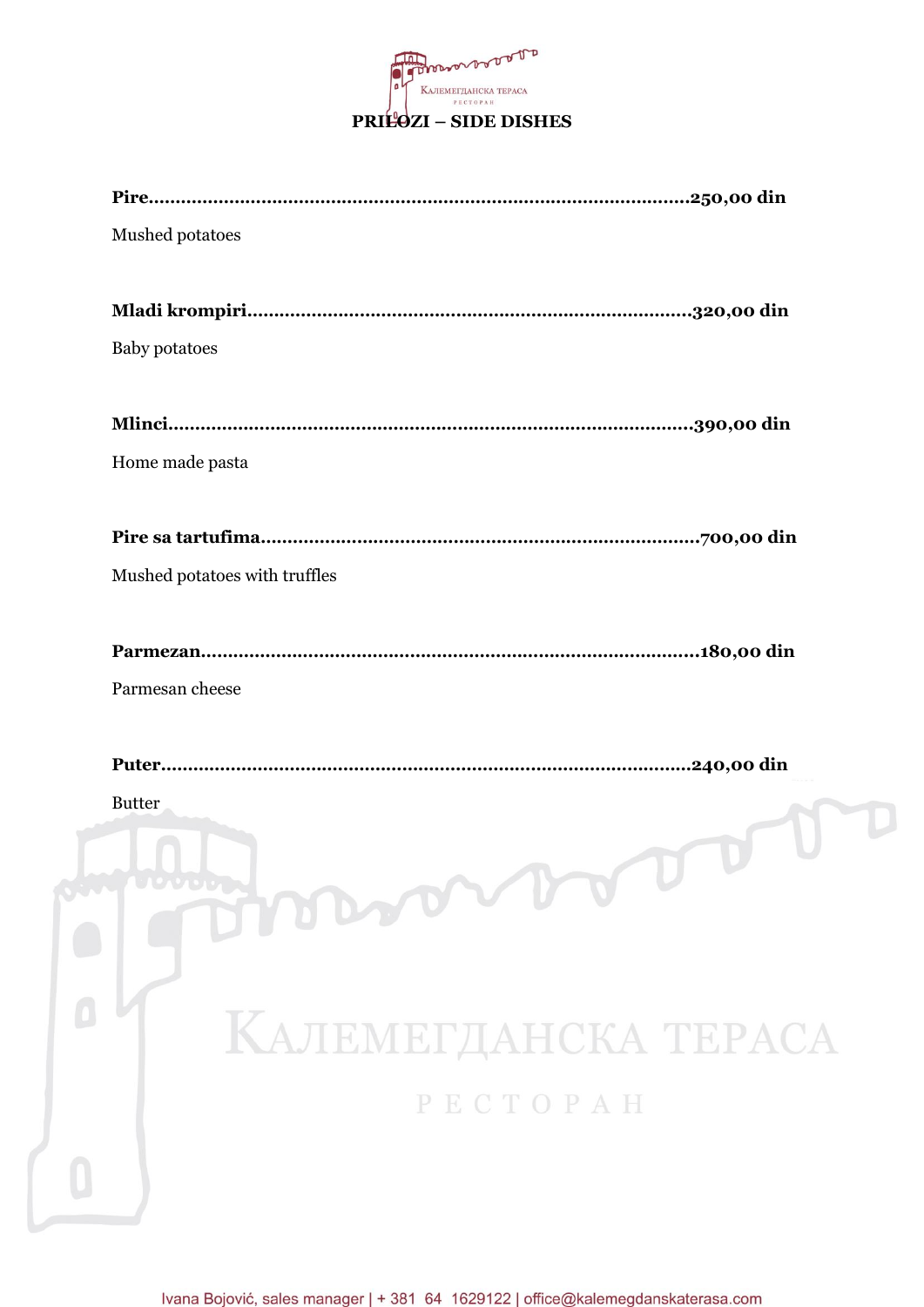

| Glazed vegetables on butter |
|-----------------------------|
|                             |
|                             |
| Grilled vegetables          |
|                             |
|                             |

Aromatic rice with turmeric

#### **SALATE I OBROK SALATE - SALADS AND MEAL SALADS**

**Rukola sa cerijem, pinjolima, parmezanom i mocarelom………………. 590,00 din** Rocket salad with cherry tomato, pine nuts, parmesan cheese and mozzarella chees

**Grčka salata(za dve osobe)…………………………………………………………..960,00 din** "Greek" salad ( for 2 persons)

**Kapreze salata (paradajiz,bosiljak i mocarela sir) ………………………..750,00 din**

"Caprese" (tomato,basil and mozzarella cheese) salad

**КАЛЕМЕГДАНСКА ТЕРАСА** 

**Cezar salata ……………………………. ……………..…………………………………990,00 din** "Caesar" salad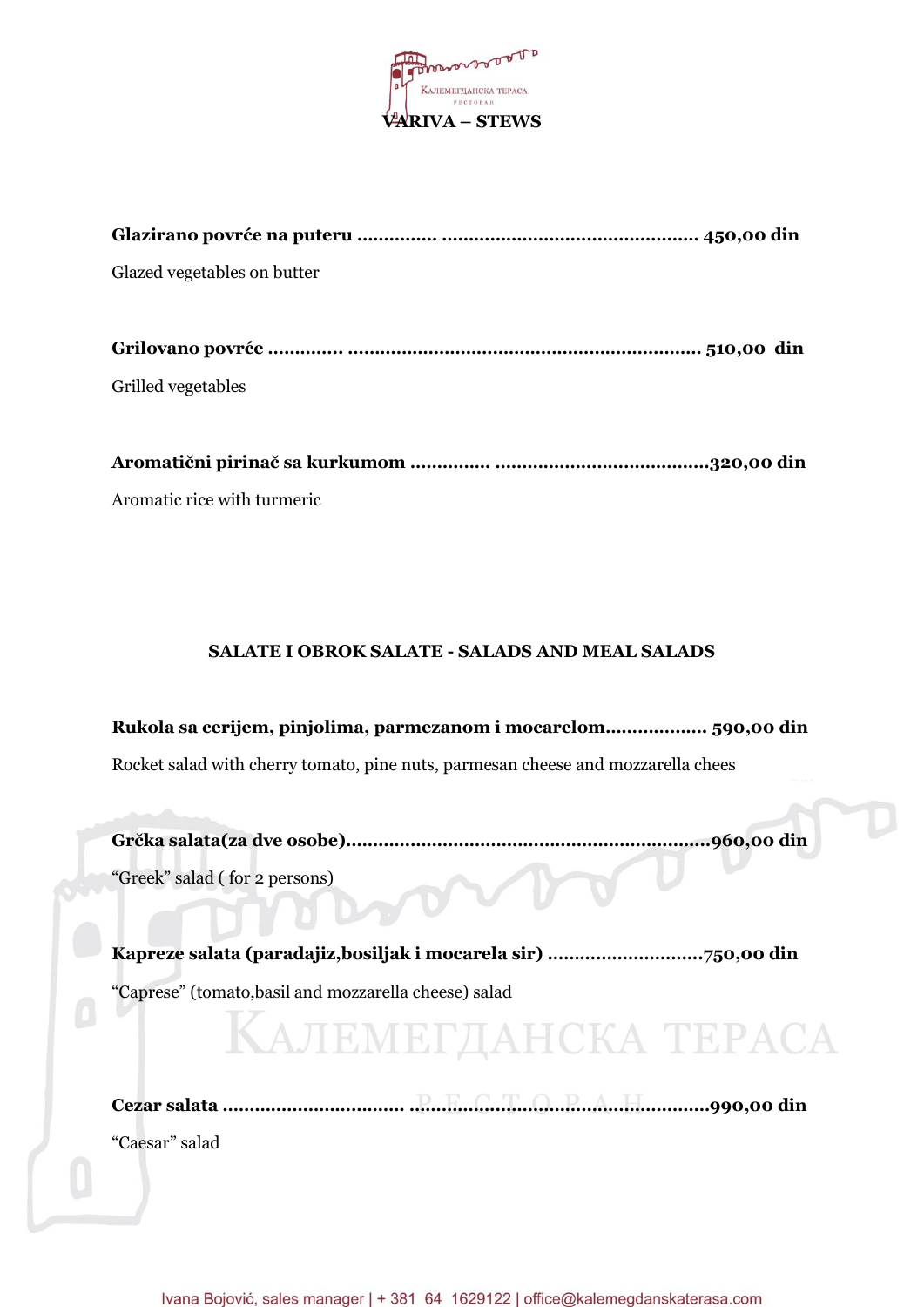

| Green salad with marinated salmon                       |             |
|---------------------------------------------------------|-------------|
|                                                         |             |
| "Sopska" salad (tomato, cucumber, paprika onion, chees) |             |
|                                                         |             |
| "Serbian" salad (tomato, cucumber, paprika, onion)      |             |
|                                                         |             |
| Mix of green salads                                     |             |
| Svež kupus ………………………………………………………………………………… 280,00 din   |             |
| Fresh cabbage                                           |             |
|                                                         |             |
| Grilled paprika with garlic                             |             |
|                                                         |             |
| Chili peppers (fresh or grilled)                        |             |
| $\mathbf{u} \cdot \mathbf{v}$<br>Zelena salata          | .280,00 din |
| Green salad                                             |             |
| Crne masline Kalamata<br>EMEI ДАНСКА ТЕГАС              |             |
| <b>Black olives "Clamata"</b>                           |             |
|                                                         |             |

**Kapar…………………………………………………………………………………………360,00 din** Caper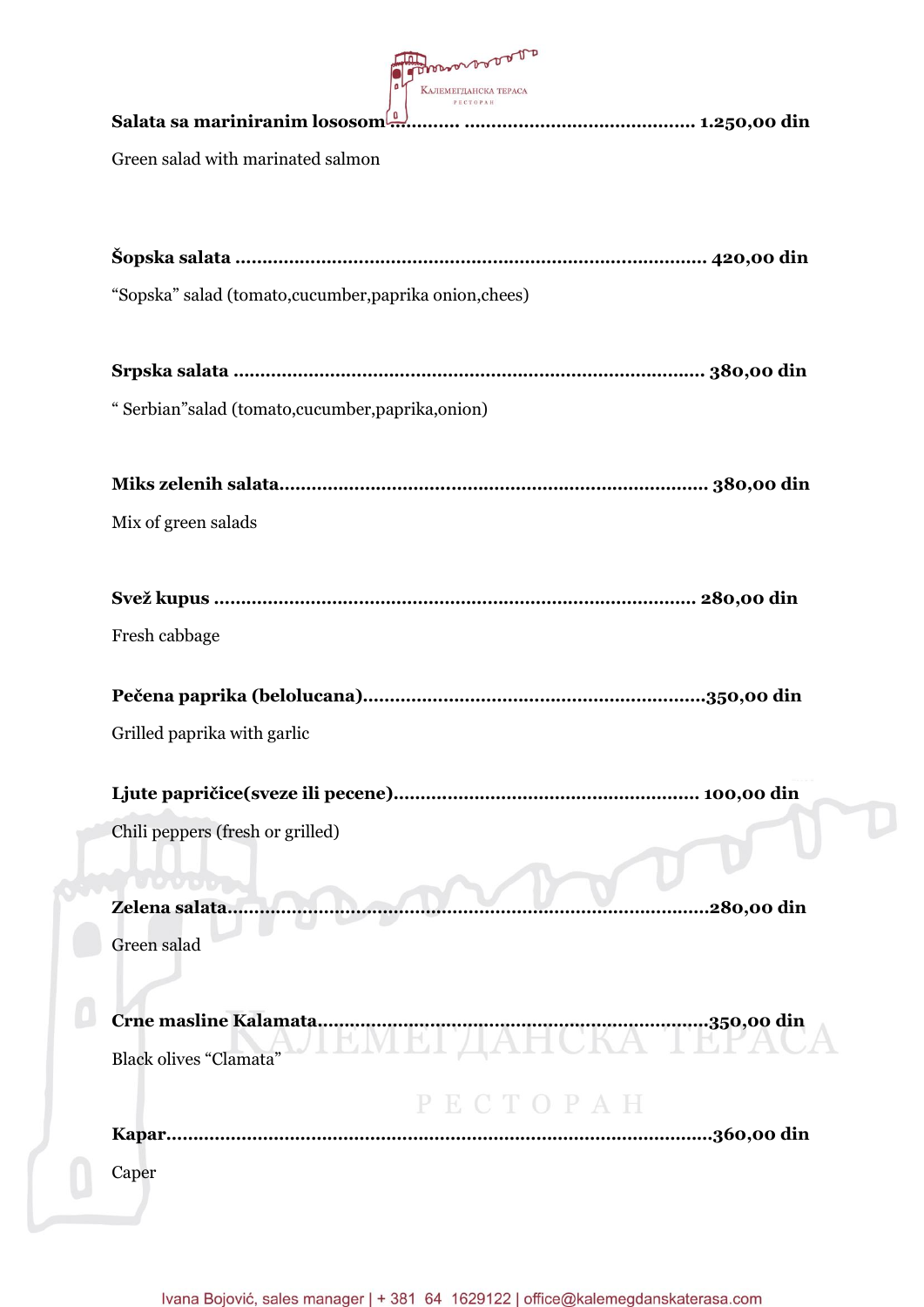

### **SIREVI – CHEESE**

**DELIKATESNI SIREVI /bademi,grozdje,slatki sos…………………….. 2.150,00 din**

Delicatessen cheeses/Almonds,grape,sweet sauce (Raaclette,Pecorino "Romano",Gorgonzola,Parmesan "Reggiano" 36m)